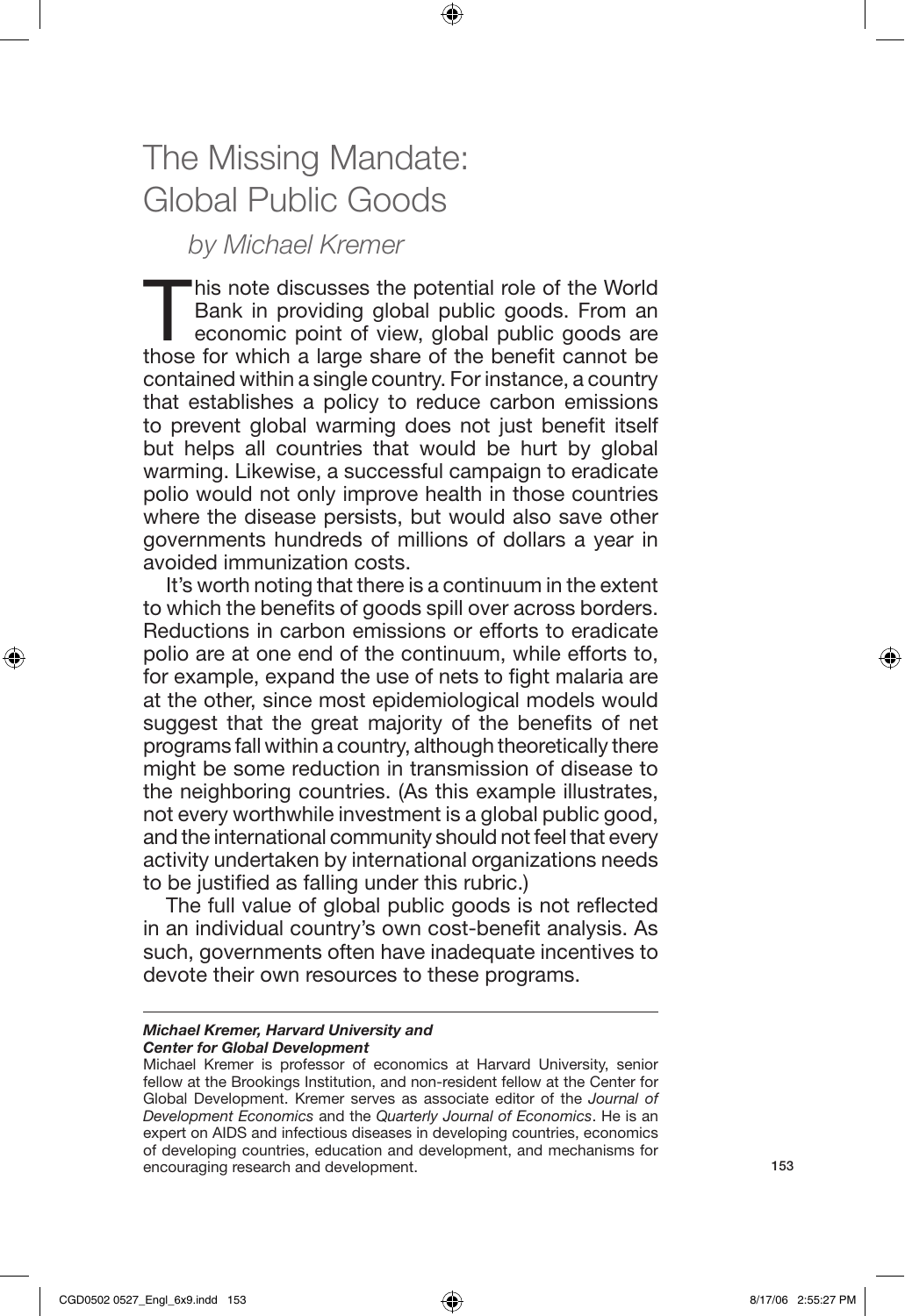International organizations such as the World Bank fill this void by supporting global public goods. Of course some global public goods, such as development of improved algorithms for matching kidney donors to patients, would benefit primarily rich countries. For equity reasons, the World Bank may want to focus on those global public goods for which a large share of the benefit goes to poor countries.

⊕

When the Bank was limited to providing loans to governments, the Bank's instruments for promoting global public goods were likewise restricted. It is difficult for the World Bank to ask a country to repay any substantial part of a loan if the benefits are primarily for other countries. Because it now can offer grants, the Bank has the potential to do much more to promote global public goods that benefit the poor. It may make sense for the Bank to set up a funding mechanism for these global public goods that is separate from IDA.

In particular, the Bank might consider a separate funding mechanism that could make investments in the following global public goods: 1) technologies for the poor, 2) developing knowledge about what works in public policy, 3) a road network for Africa, and 4) creating incentives for countries to house and care for refugees.

#### Technologies for the Poor

The development of certain health and agricultural technologies, such as a schistosomiasis vaccine or improved cassava varieties, would affect the lives of people in many developing countries. While private companies are often motivated to develop new technologies based on a combination of up-front public funding as well as the prospect of a market, markets for these technologies either do not exist or function poorly.

The Bank can help overcome these hurdles in two ways. First, it can use its funds to support research. In the past the Bank has used part of its profits to support the development of agricultural technologies through institutions like the CGIAR system. The Bank could expand its support of these activities and of the development of health technologies as well.

The second approach would be for the Bank to use its resources to create a market for the needed products and thus create incentives for private firms to invest in these technologies. In particular, the Bank could make a commitment to extend loans or grants to help countries

⊕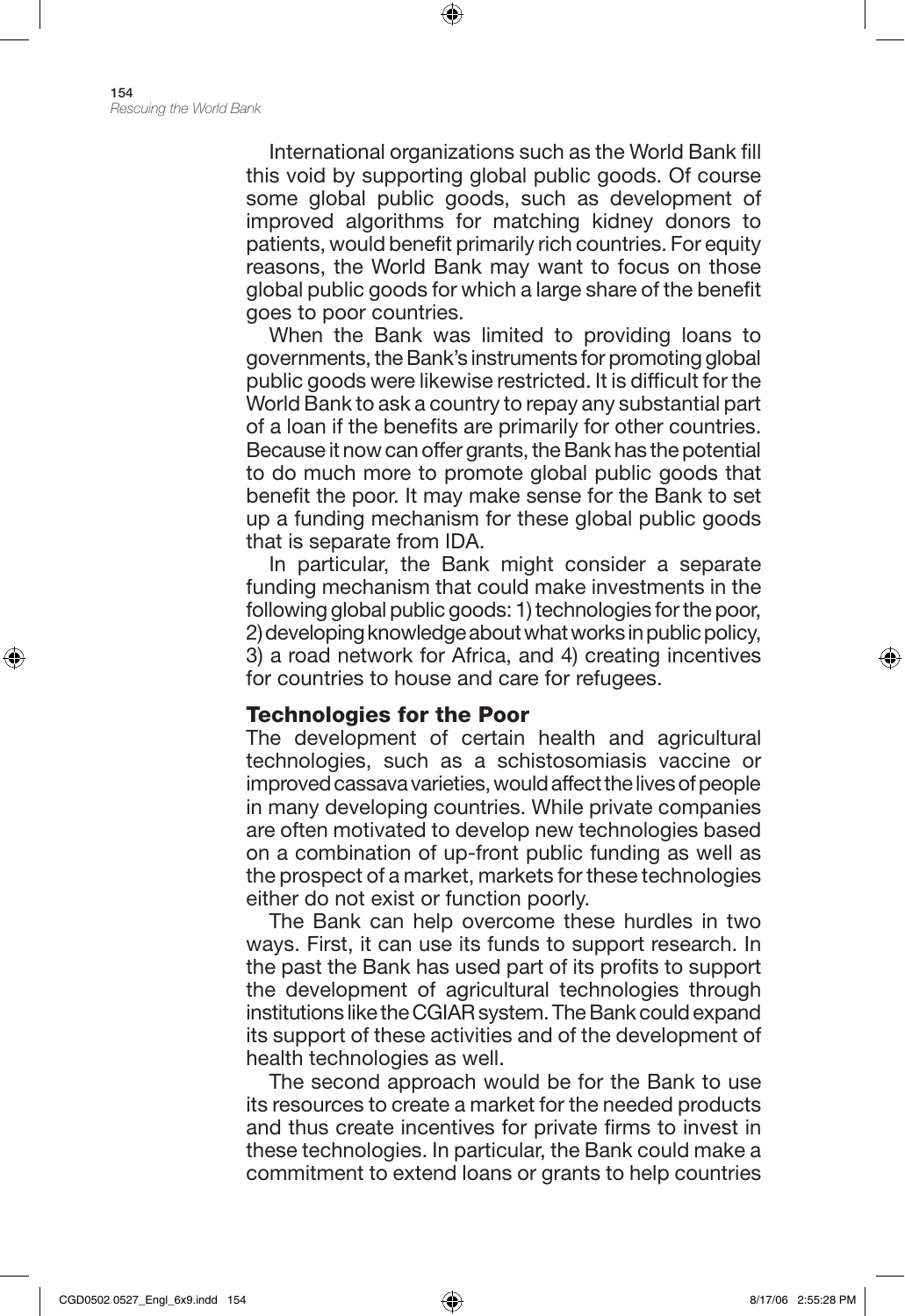finance the purchase of certain goods, like the purchase of a schistosomiasis vaccine.<sup>1</sup>

⊕

Moreover, if the Bank had a separate financing mechanism devoted specifically to supporting global public goods, it could do much more than lend money to countries to buy vaccines. The Bank could also offer up-front to devote its resources to the creation of new vaccines, through an Advance Market commitment for example.

#### Developing Knowledge on Public Policy

A second global public good that targets poor countries is the development of a solid knowledge base on the impact of various public policies in these settings.

Oportunidades, the conditional cash transfer program in Mexico formerly known as PROGRESA, is a prime example of the benefits of combining policy innovation with rigorous evaluation to determine their impact. Mexico developed a very sophisticated evaluation mechanism for Oportunidades, which included randomizing the order in which the program was phased in across villages. The high quality evaluation techniques created a reliable evidence base that has not only helped lead Mexico to preserve and expand the program, but also led other countries to adopt similar programs. (The IDB played a role in this, and the Bank has played a role in expanding this type of program.)

The Bank could support countries interested in testing new approaches through an innovation and evaluation fund. Through such a fund, the Bank could make resources available, with a large grant element, to countries that are willing to subject programs of potential interest to other countries to a rigorous evaluation, including randomization of the order of phase-in.

### African Road Network

Support for an African road network would provide a regional public good to one of the poorest areas in the world. (Since there are other financial institutions that specifically serve this region, some have argued the Bank follow the subsidiarity principle by funding or offering co-financing to those institutions, such as the African Development Bank.)

If the Bank were to consider such a program, it would be critical to provide for a continued role of international institutions in preservation and maintenance of the road, including preventing the overloading of trucks, which damages roads. In the absence of such an international

⊕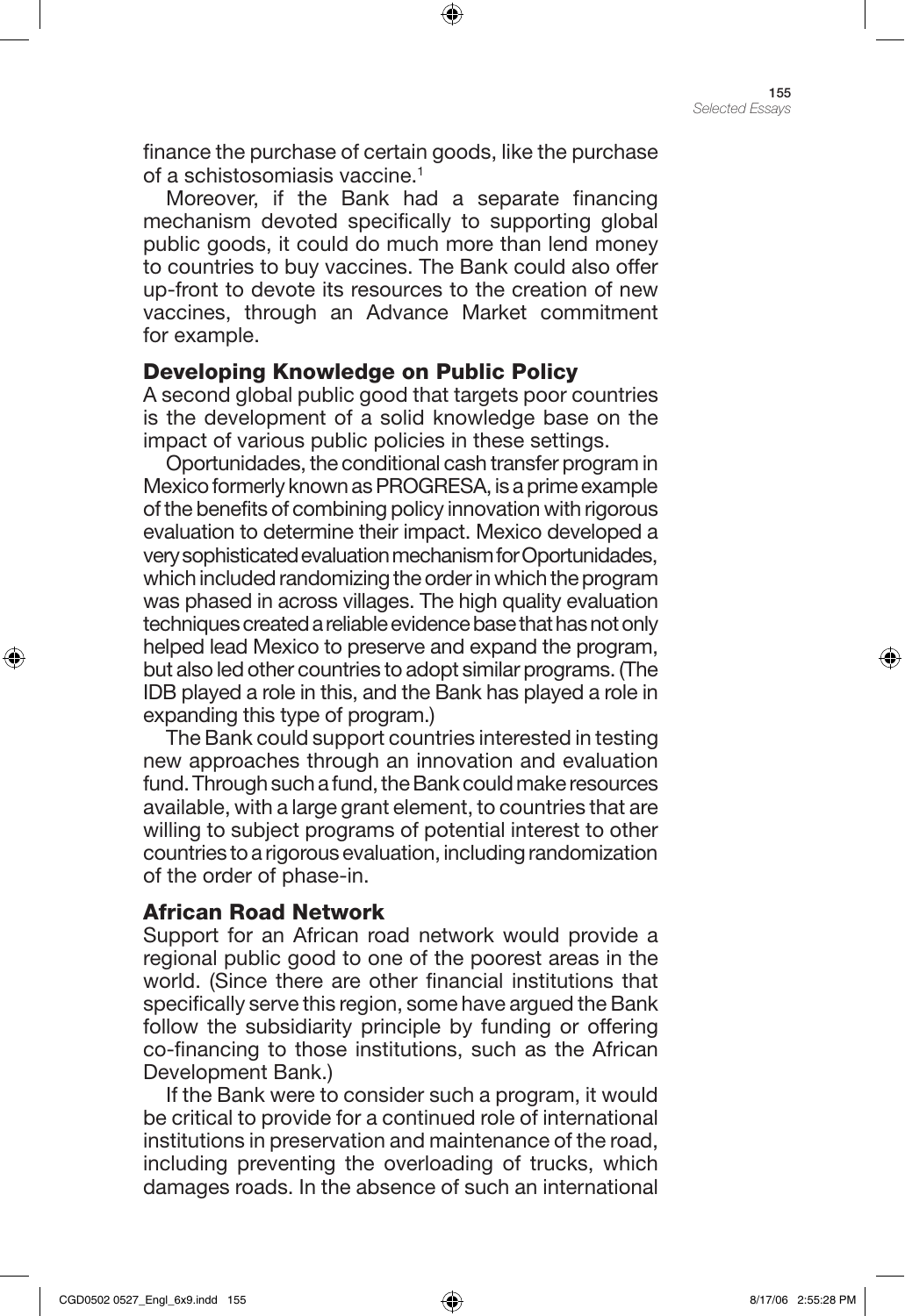156 *Rescuing the World Bank*

> role, there may not be sufficient incentive to prevent road damage from heavy trucks since much of the cost of that kind of road deterioration would be shared with neighboring countries.2

⊕

#### Support for Refugees

More speculatively, support for refugees can be considered an international public good. Each country would rather that another accept refugees. This is one justification for the international treaties which require signatories to accept political refugees. Yet the current system creates a number of problems.

Maintaining refugees in camps concentrates them in a particular area, making it harder for them to work in the normal economy, and leaving them plenty of time and incentive to engage in politics, including violent political activities. We have seen this most recently with Rwandan refugees in Congo. We also saw it in Afghanistan, and with the Palestinians.

In some instances, powerful political actors may have political motivations for keeping refugees in camps. For instance, some may have felt that in order to keep pressure on Israel, it was strategically useful to have Palestinians in refugee camps rather than dispersed and resettled throughout the Arab world. On the other hand, there are certainly some cases—the Hutu militias and other refugees that fled to Congo might be a good example—in which there is no strong international political force which is lobbying for refugees to be maintained in camps, and there might be prospects for reform.

One way the Bank might assist in such situations would be to support countries, especially non-neighboring countries, that are willing to take in refugees and to let them integrate into their society. For example, if the World Bank had a mandate in this area, it could have provided assistance to countries that were willing to take in refugees on condition that they would allow them to settle freely. For example, there could have been assistance to countries like Kenya if they accepted Rwandan refugees. Had this occurred, it is possible the invasion of Congo and the terrible war there could have been avoided.

⊕